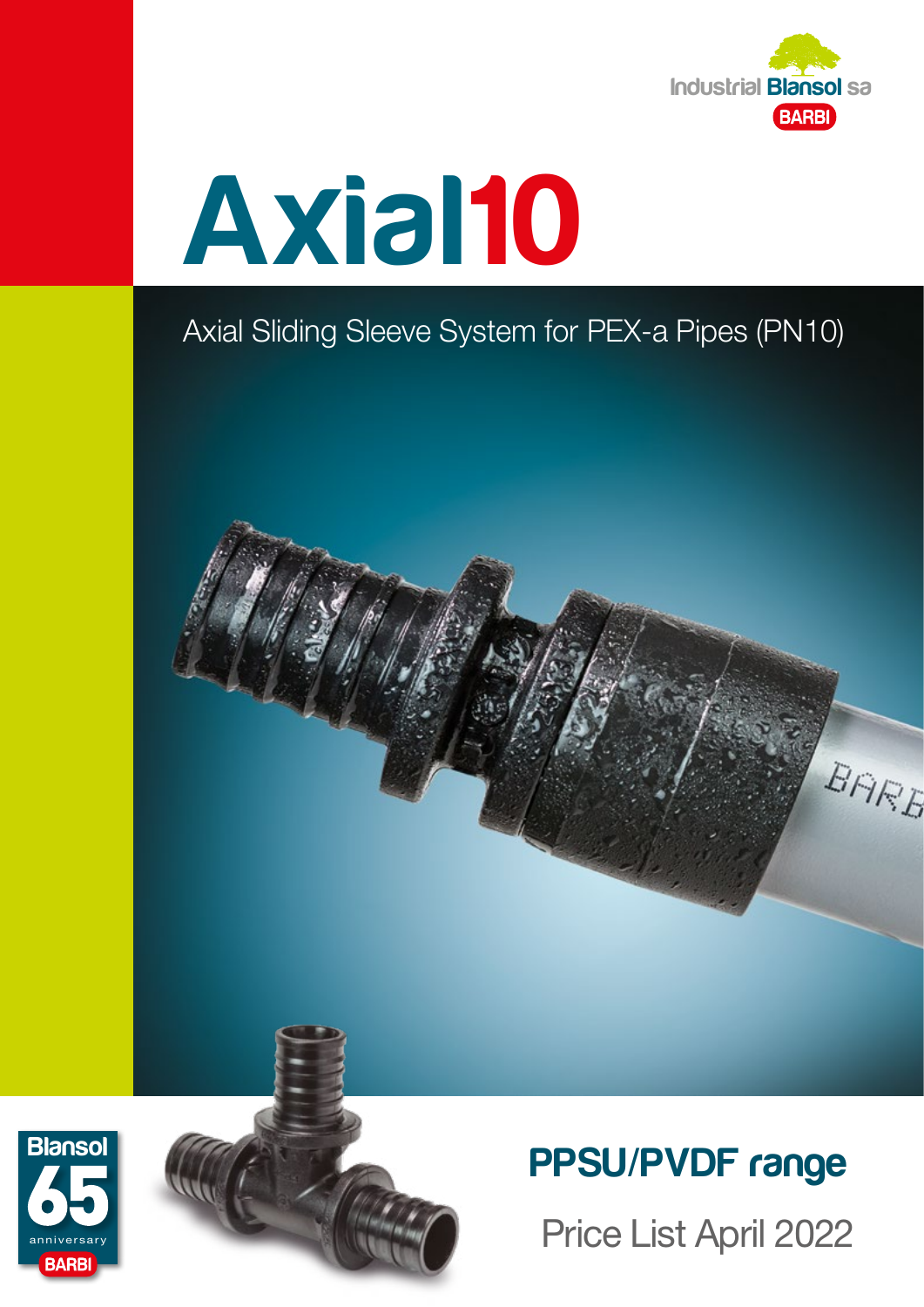



## EVOH PEX-a Pipes (PN10)

| <b>Dimension</b> | Length | <b>Colour</b> | <b>Selling Unit</b> | <b>Family</b> | <b>Subfamily</b> | <b>Article</b> | <b>Euros</b> |
|------------------|--------|---------------|---------------------|---------------|------------------|----------------|--------------|
| 16x2.2           | 100    | Grey          | Pallet 24 Coils     | <b>EVOH</b>   | PA               | G162210        | 4,28         |
|                  | 100    | White         | Pallet 24 Coils     | <b>EVOH</b>   | PA               | 0162210        | 4,28         |
| 20x2.8           | 100    | Grey          | Pallet 18 Coils     | <b>EVOH</b>   | PA               | G202810        | 6,26         |
|                  | 100    | White         | Pallet 18 Coils     | <b>EVOH</b>   | PA               | 0202810        | 6,26         |
| 25x3.5           | 50     | Grey          | Pallet 18 Coils     | <b>EVOH</b>   | PA               | G253550        | 9.34         |
|                  | 50     | White         | Pallet 18 Coils     | <b>EVOH</b>   | PA               | 0253550        | 9,34         |
| 32x4.4           | 50     | Grey          | Pallet 12 Coils     | <b>EVOH</b>   | PA               | G324450        | 14.77        |
|                  | 50     | White         | Pallet 12 Coils     | <b>EVOH</b>   | PA               | 0324450        | 14.77        |

## Axial Sliding Sleeve Fittings (PN10)

## **Axial Sleeves (PVDF)**

| <b>Dimension</b> | <b>Family</b> | <b>Subfamily</b> | <b>Article</b> | <b>Selling Unit</b> | <b>Euros</b> |
|------------------|---------------|------------------|----------------|---------------------|--------------|
| 16               | EVOH          | DI               | CAS16PL        | 1400                | 0.95         |
| 20               | <b>EVOH</b>   |                  | CAS20PL        | 800                 | 1.23         |
| 25               | <b>EVOH</b>   | וח               | CAS25PL        | 400                 | 2.21         |
| 32               | <b>EVOH</b>   |                  | CAS32PL        | 200                 | 3,87         |

## **Union (PPSU)**

| <b>Dimension</b> | <b>Family</b> | <b>Subfamily</b> | <b>Article</b>    | <b>Selling Unit</b> | <b>Euros</b> |
|------------------|---------------|------------------|-------------------|---------------------|--------------|
| 16               | <b>EVOH</b>   | ΡI               | KMU16             | 175                 | .20          |
| 20               | <b>EVOH</b>   | PI               | KMU <sub>20</sub> | 125                 | 87، ا        |
| 25               | <b>EVOH</b>   | PI               | KMU <sub>25</sub> | 75                  |              |
| つつ               | EVOH          | DI               | KMU32             | 25                  | 6,60         |

### **Reducing Union (PPSU)**

| <b>Dimension</b> | <b>Family</b> | <b>Subfamily</b> | <b>Article</b> | <b>Selling Unit</b> | <b>Euros</b> |
|------------------|---------------|------------------|----------------|---------------------|--------------|
| $20 \times 16$   | EVOH          | PI               | KMR2016        | 125                 | 1.55         |
| $25 \times 20$   | EVOH          | PI               | KMR2520        | 75                  | 2.94         |
| $32 \times 25$   | EVOH          | PI               | KMR3225        | 25                  | 5.48         |

#### **Elbow (PPSU)**

| <b>Dimension</b> | <b>Family</b> | <b>Subfamily</b> | <b>Article</b>   | <b>Selling Unit</b> | <b>Euros</b> |
|------------------|---------------|------------------|------------------|---------------------|--------------|
| 16               | EVOH          | PI               | KC <sub>16</sub> | 150                 | 1.68         |
|                  | EVOH          |                  | KC20             | 75                  | 2,56         |
| 25               | EVOH          |                  | KC25             | 45                  | 5,03         |
| つつ               | EVOH          | וח               | KC32             | 20                  | 8.32         |

#### **Tee (PPSU)**

| <b>Dimension</b> | <b>Family</b> | <b>Subfamily</b> | <b>Article</b> | <b>Selling Unit</b> | <b>Euros</b> |
|------------------|---------------|------------------|----------------|---------------------|--------------|
| 16               | <b>EVOH</b>   | ום               | KT16           | 100                 | 2.28         |
|                  | EVOH          |                  | KT20           | 40                  | 3.67         |
| 25               | EVOH          | ורי              | KT25           | 30                  | 7.19         |
| מכי              | EVOH          |                  | $\sqrt{32}$    | 15                  | .91          |

### **Reducing Tee (PPSU)**

| <b>Dimension</b>         | <b>Family</b> | <b>Subfamily</b> | <b>Article</b> | <b>Selling Unit</b> | <b>Euros</b> |
|--------------------------|---------------|------------------|----------------|---------------------|--------------|
| $16 \times 20 \times 16$ | <b>EVOH</b>   | PI               | KT16206        | 50                  | 2,87         |
| 20x16x16                 | EVOH          | PL               | KT20166        | 50                  | 2.85         |
| 20 x 16 x 20             | <b>EVOH</b>   | PL               | KT20160        | 50                  | 3,19         |
| $20 \times 20 \times 16$ | <b>EVOH</b>   | PL               | KT20206        | 50                  | 3,32         |
| 20 x 25 x 20             | EVOH          | PL               | KT20250        | 30                  | 5,23         |
| 25 x 16 x 20             | EVOH          | PL               | KT25160        | 40                  | 4.66         |
| 25 x 16 x 25             | <b>EVOH</b>   | PL               | KT25165        | 30                  | 5,49         |
| 25 x 20 x 16             | <b>EVOH</b>   | PL               | KT25206        | 30                  | 4,83         |
| 25 x 20 x 20             | <b>EVOH</b>   | PL               | KT25200        | 30                  | 5,17         |
| 25 x 20 x 25             | <b>EVOH</b>   | PI               | KT25205        | 30                  | 6,02         |
| 25 x 32 x 25             | <b>EVOH</b>   | PL               | KT25325        | 15                  | 9,15         |
| 32 x 25 x 25             | <b>EVOH</b>   | PI               | KT32255        | 15                  | 9,13         |
| 32 x 25 x 32             | <b>EVOH</b>   | PL               | KT32252        | 15                  | 10,27        |











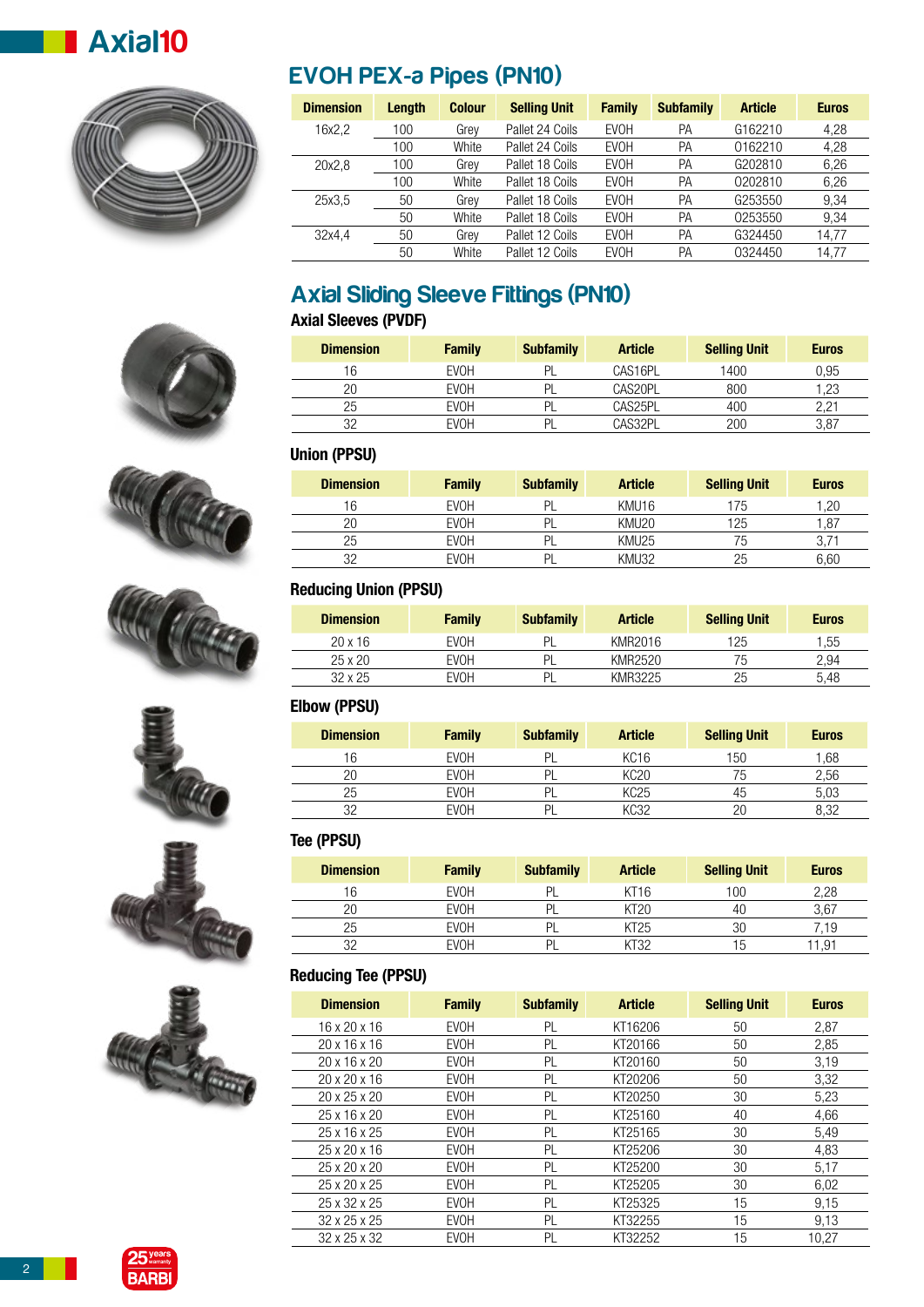## Axial10

## **Трубы PEX-a EVOH PN10**

| <b>Dimension</b> | Length | <b>Colour</b> | <b>Selling Unit</b> | <b>Family</b> | <b>Subfamily</b> | <b>Article</b>      | <b>Euros</b> |
|------------------|--------|---------------|---------------------|---------------|------------------|---------------------|--------------|
| 16x2,2           | 100    | Grey          | Pallet 24 Coils     | <b>EVOH</b>   | PA               | G <sub>162210</sub> | 4,28         |
|                  | 100    | White         | Pallet 24 Coils     | <b>EVOH</b>   | РA               | 0162210             | 4.28         |
| 20x2.8           | 100    | Grey          | Pallet 18 Coils     | <b>EVOH</b>   | РA               | G202810             | 6.26         |
|                  | 100    | White         | Pallet 18 Coils     | <b>EVOH</b>   | РA               | 0202810             | 6.26         |
| 25x3.5           | 50     | Grey          | Pallet 18 Coils     | <b>EVOH</b>   | PA               | G253550             | 9.34         |
|                  | 50     | White         | Pallet 18 Coils     | <b>EVOH</b>   | РA               | 0253550             | 9.34         |
| 32x4.4           | 50     | Grev          | Pallet 12 Coils     | <b>EVOH</b>   | РA               | G324450             | 14,77        |
|                  | 50     | White         | Pallet 12 Coils     | <b>EVOH</b>   | РA               | 0324450             | 14,77        |



## **Аксиальные фитинги (PN10)**

**Аксиальные гильзы (PVDF)**

| <b>Dimension</b> | <b>Family</b> | <b>Subfamily</b> | <b>Article</b> | <b>Selling Unit</b> | <b>Euros</b> |
|------------------|---------------|------------------|----------------|---------------------|--------------|
| 16               | <b>EVOH</b>   | PI               | CAS16PL        | 1400                | 0.95         |
| 20               | <b>EVOH</b>   | DI               | CAS20PL        | 800                 | 1.23         |
| 25               | <b>EVOH</b>   | וס               | CAS25PL        | 400                 | 2.21         |
| つつ               | <b>EVOH</b>   | וס               | CAS32PL        | 200                 | 3,87         |



| <b>Dimension</b> | <b>Family</b> | <b>Subfamily</b> | <b>Article</b>    | <b>Selling Unit</b> | <b>Euros</b> |
|------------------|---------------|------------------|-------------------|---------------------|--------------|
| 16               | <b>EVOH</b>   | וח               | KMU <sub>16</sub> | 175                 | 1.20         |
| 20               | <b>EVOH</b>   | וח               | KMU <sub>20</sub> | 125                 | .87          |
| 25               | EVOH          |                  | KMU25             | 75                  |              |
| מכ               | <b>EVOH</b>   |                  | KMU32             | 25                  | 6,60         |

#### **Муфта соединительная переходная (PPSU)**

| <b>Dimension</b> | <b>Family</b> | <b>Subfamily</b> | <b>Article</b> | <b>Selling Unit</b> | <b>Euros</b> |
|------------------|---------------|------------------|----------------|---------------------|--------------|
| $20 \times 16$   | EVOH          | PI               | KMR2016        | 125                 | 1.55         |
| 25 x 20          | EVOH          | PL               | KMR2520        | 75                  | 2.94         |
| $32 \times 25$   | EVOH          | PI               | KMR3225        | 25                  | 5.48         |

#### **Угольник 90°(PPSU)**

| <b>Dimension</b> | <b>Family</b> | <b>Subfamily</b> | <b>Article</b>   | <b>Selling Unit</b> | <b>Euros</b> |
|------------------|---------------|------------------|------------------|---------------------|--------------|
| 16               | <b>EVOH</b>   | וח               | KC <sub>16</sub> | 150                 | .68          |
| 20               | <b>EVOH</b>   |                  | KC20             | 75                  | 2,56         |
| 25               | <b>EVOH</b>   | וח               | KC25             | 45                  | 5,03         |
| つつ               | <b>EVOH</b>   |                  | KC32             | 20                  | 8.32         |

#### **Тройник (PPSU)**

| <b>Dimension</b> | <b>Family</b> | <b>Subfamily</b> | <b>Article</b> | <b>Selling Unit</b> | <b>Euros</b> |
|------------------|---------------|------------------|----------------|---------------------|--------------|
| 16               | <b>EVOH</b>   | Pl               | KT16           | 100                 | 2,28         |
| 20               | <b>EVOH</b>   | PI               | KT20           | 40                  | 3,67         |
| 25               | <b>EVOH</b>   | Pl               | KT25           | 30                  | '.19         |
| つつ               | EVOH          | PI               | KT32           | 15                  | 11.91        |

#### **Тройник c уменьшенным проходом (PPSU)**

| <b>Dimension</b>         | <b>Family</b> | <b>Subfamily</b> | <b>Article</b> | <b>Selling Unit</b> | <b>Euros</b> |
|--------------------------|---------------|------------------|----------------|---------------------|--------------|
| $16 \times 20 \times 16$ | <b>EVOH</b>   | PL               | KT16206        | 50                  | 2,87         |
| 20x16x16                 | <b>EVOH</b>   | PL               | KT20166        | 50                  | 2.85         |
| $20 \times 16 \times 20$ | <b>EVOH</b>   | PL               | KT20160        | 50                  | 3,19         |
| $20 \times 20 \times 16$ | <b>EVOH</b>   | PL               | KT20206        | 50                  | 3,32         |
| 20 x 25 x 20             | <b>EVOH</b>   | PL               | KT20250        | 30                  | 5,23         |
| 25 x 16 x 20             | <b>EVOH</b>   | PL               | KT25160        | 40                  | 4,66         |
| 25x16x25                 | <b>EVOH</b>   | PL               | KT25165        | 30                  | 5,49         |
| 25 x 20 x 16             | <b>EVOH</b>   | PL               | KT25206        | 30                  | 4,83         |
| 25 x 20 x 20             | EVOH          | PL               | KT25200        | 30                  | 5,17         |
| 25 x 20 x 25             | EVOH          | PL               | KT25205        | 30                  | 6,02         |
| 25 x 32 x 25             | <b>EVOH</b>   | PL               | KT25325        | 15                  | 9.15         |
| $32 \times 25 \times 25$ | <b>EVOH</b>   | PL               | KT32255        | 15                  | 9,13         |
| 32 x 25 x 32             | <b>EVOH</b>   | PL               | KT32252        | 15                  | 10.27        |